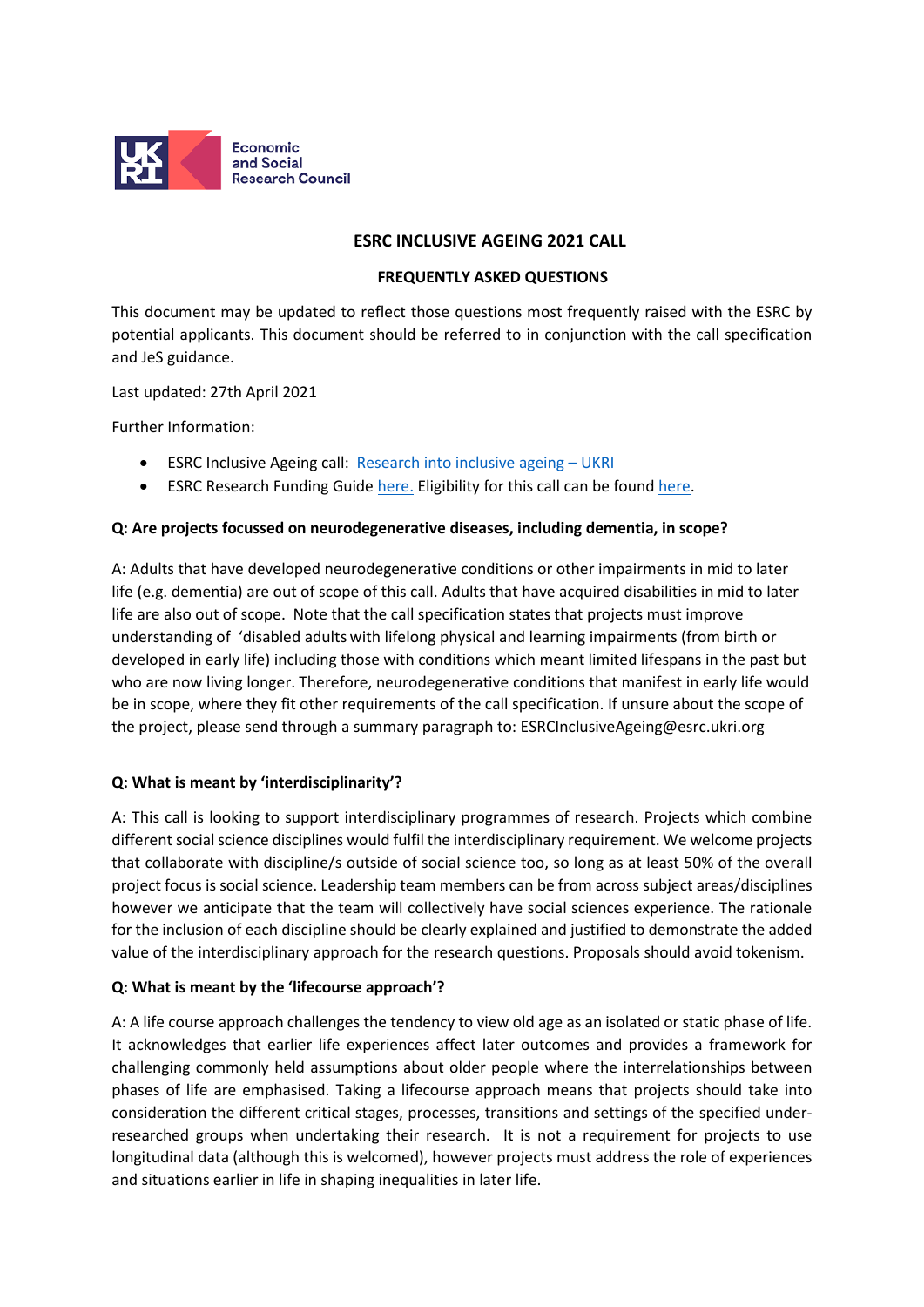## **Q: What is meant by the term 'intersectionality'?**

A: 'Intersectionality' refers to the interconnected nature of social categorisations. For example: ethnicity, gender, religion, class and sexuality asthey apply to a given individual or group, are regarded as creating overlapping and interdependent systems of discrimination or disadvantage. Projects must take account of these varied experiences when approaching their research questions.

## **Q: What counts as 'collaborative'?**

A: Projects must demonstrate collaboration across disciplines as well as other sectors (business, third sector or government) in their proposals. Organisations do not need to be named as Co-Is on the bid for it to be counted as 'collaborative', for example organisations could be listed on the proposal in the Project Partner section. Projects will need to demonstrate that the input from all collaborators will be meaningful and mutually beneficial.

## **Q: Can people with lived experience be involved in projects?**

A: Yes, we encourage people with lived experience to be involved and collaborate in meaningful ways across the span of the project, where appropriate.

## **Q: The call aims to reduce inequalities in later life, how is later life defined?**

A: Projects must find a balance between concentrating on the experiences of ageing populations while at the same time considering other key life stages as part of the lifecourse approach. For the purposes of this call including participants aged from later mid-life onward is permissible, recognising definitions on what this constitutes might change depending on the group/s being studied. Proposals should be primarily focused on impacting older people, and using a lifecourse approach is essential.

# **Q: Does the call require that participant cohorts proposed in projects be comprised of only older adults who have lived with a lifelong health condition?**

**A**: There is no requirement to use particular cohorts/types of cohorts or to focus on health. Projects must select primary research areas and secondary data sources suitable for your research questions. Projects must improve understanding of at least one of the 3 under researched groups outlined in the specification and should take a lifecourse approach – meaning they can include a wider age range; however the primary focus of research questions and impact should be older people.

### **Q: Is it a requirement to use existing datasets? Could these be used in addition to primary research?**

**A:** A number of existing datasets provide high quality and in-depth information relevant to ageing (e.g. Understanding Society, English Longitudinal Study of Ageing, Healthy Ageing in Scotland). As an organisation, ESRC encourages secondary analysis of these types of datasets. It is not a requirement to use these, but it is encouraged. Note that projects proposing primary research that duplicates information found in existing accessible datasets are unlikely to fare well in review. Projects combining secondary analysis and primary research are permissible, but projects should not make the creation/enhancement of new datasets their only focus.

**Q: Our question is around the focus on one of the three under-researched groups identified in the call. Is a proposal that includes one of these groups as a component of a broader study about inequalities acceptable?**